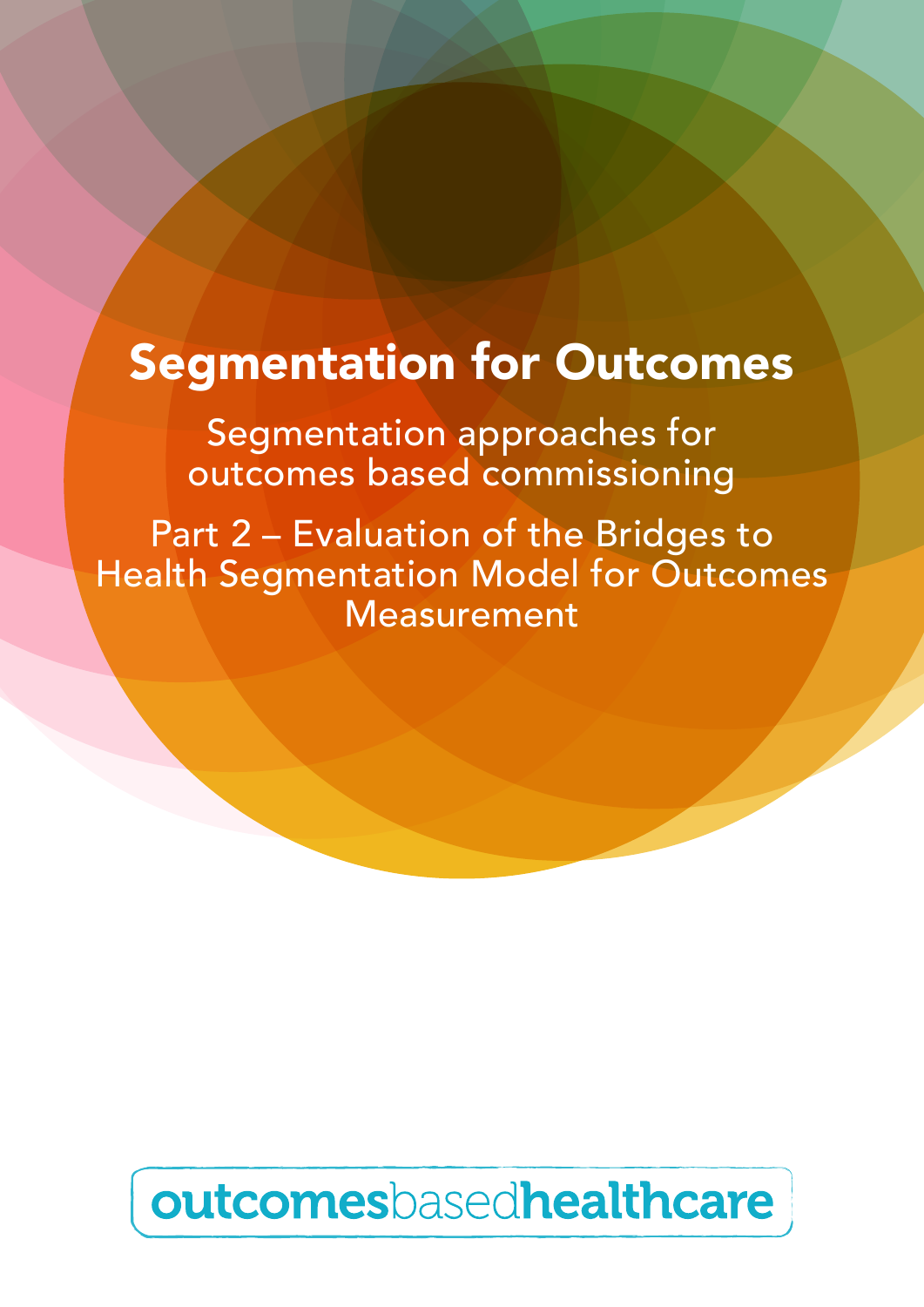## Evaluation of Whole Population Segmentation for Outcomes Based Commissioning (OBC)

Integrated care systems are increasingly being established to improve population health and social care services across entire geographies, and to deliver better outcomes for people. Whole population, outcomes based approaches to commissioning, requires an extensive understanding of the population segmentation models available.

The part one report briefly outlined the different approaches to population segmentation in healthcare, including their advantages and disadvantages, when used in the context of outcomes based commissioning.

This report takes a more detailed look at the 'Bridges to Health' model, and describes a methodology developed by OBH, for the practical implementation of this segmentation model, specifically for the purpose of outcomes measurement.

## Table of Contents

- 1. Evaluation of the 'Bridges to Health' Segmentation Model for Outcomes Measurement
- 2. Segmentation Model In Detail
- 3. Segmentation for Outcome Measurement
- 4. Practical Implementation of the Segmentation Model

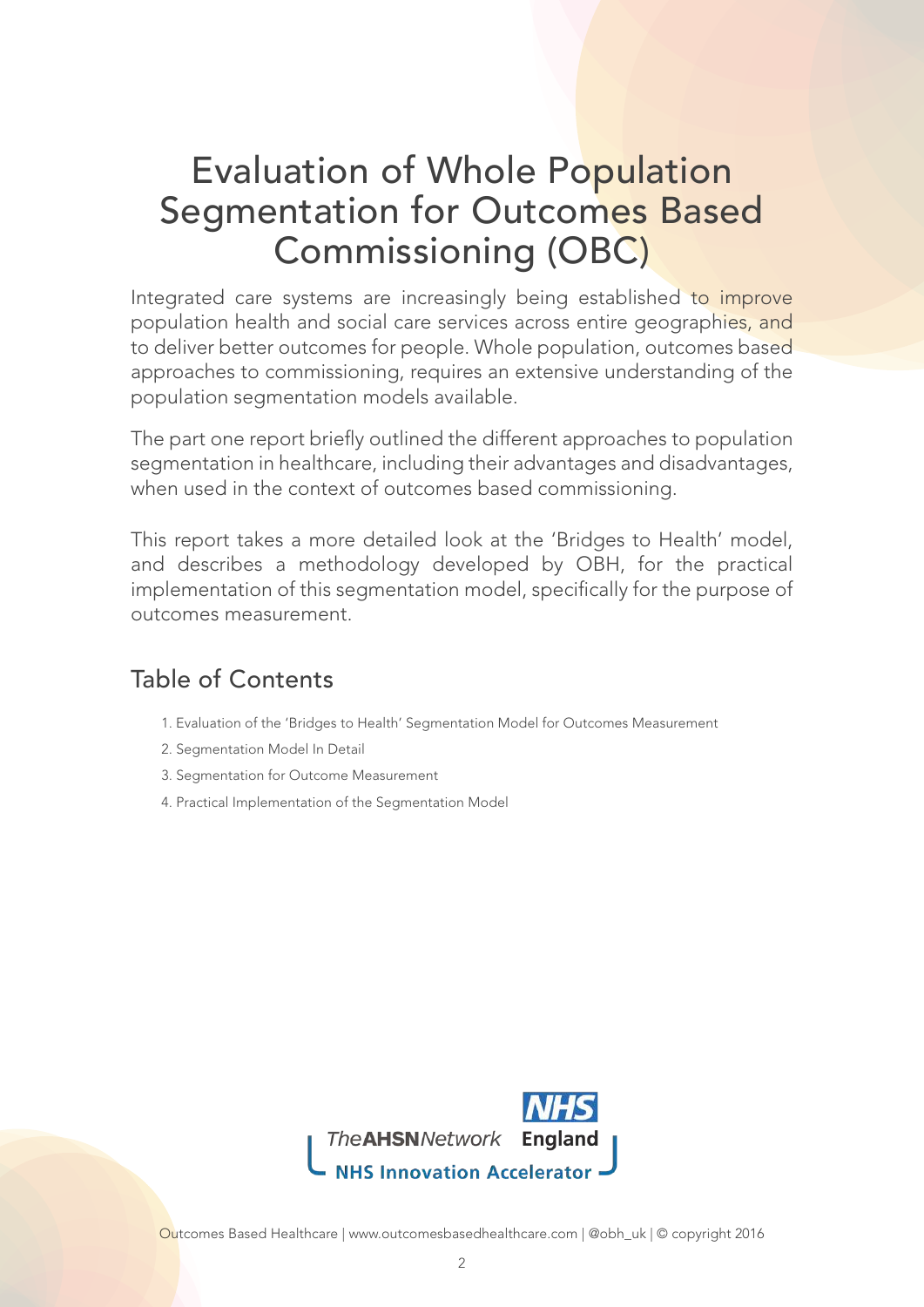### 1. Evaluation of the 'Bridges to Health' Segmentation Model for Outcomes Measurement

#### 'Bridges to Health' Summary

The 'Bridges to Health' model is fundamentally a person-focused segmentation approach, with the principal goal of 'pursuing the health of each population segment'. This model does not continue to treat each individual health condition as a separate segment, in the way that some segmentation and clinical approaches do. In this respect, the 'Bridges to Health' model appears very well suited to wholepopulation outcomes based approaches. Being care setting agnostic, the model lends itself well to meaningful population outcomes measurement, reporting and incentivisation. There is emerging national and international evidence of use of the model, or close variants (such as that used by North West London, London Health Commission), for the purposes of population health management approaches.

'Bridges to Health' proposes 'segmenting' the entire population into eight core groups, shown in Table 1. The proposal of the eight groups was shaped around three considerations<sup>1</sup>:

- I. The set of population segments must be limited if the health care system is to offer a sensible array of integrated services for each segment.
- II. The set of population segments should include everyone; that is, at every point in their life, every person should fit into one of these categories.
- III. The people in each population segment must have sufficiently similar health care needs, but each segment must be different enough to justify separate consideration.

Throughout the paper, a variety of descriptive terms were used by the authors to describe each of the population groups, to help the reader better understand the eight populations, and to enable flexibility in implementation approaches depending on the purpose of use of the model.

|  |  |  | Table 1: 'Bridges to Health' Population Segments. <sup>1</sup> |  |
|--|--|--|----------------------------------------------------------------|--|
|  |  |  |                                                                |  |

| <b>Segment</b> | <b>Description</b>                                   |
|----------------|------------------------------------------------------|
| Segment 1:     | Healthy                                              |
| Segment 2:     | Maternal and Infant Health                           |
| Segment 3:     | Acutely ill                                          |
| Segment 4:     | Chronic conditions, normal function                  |
| Segment 5:     | Stable but serious disability                        |
| Segment 6:     | Short period of decline before dying (mostly cancer) |
| Segment 7:     | Limited reserve and exacerbations (organ failure)    |
| Segment 8:     | Frailty with or without dementia                     |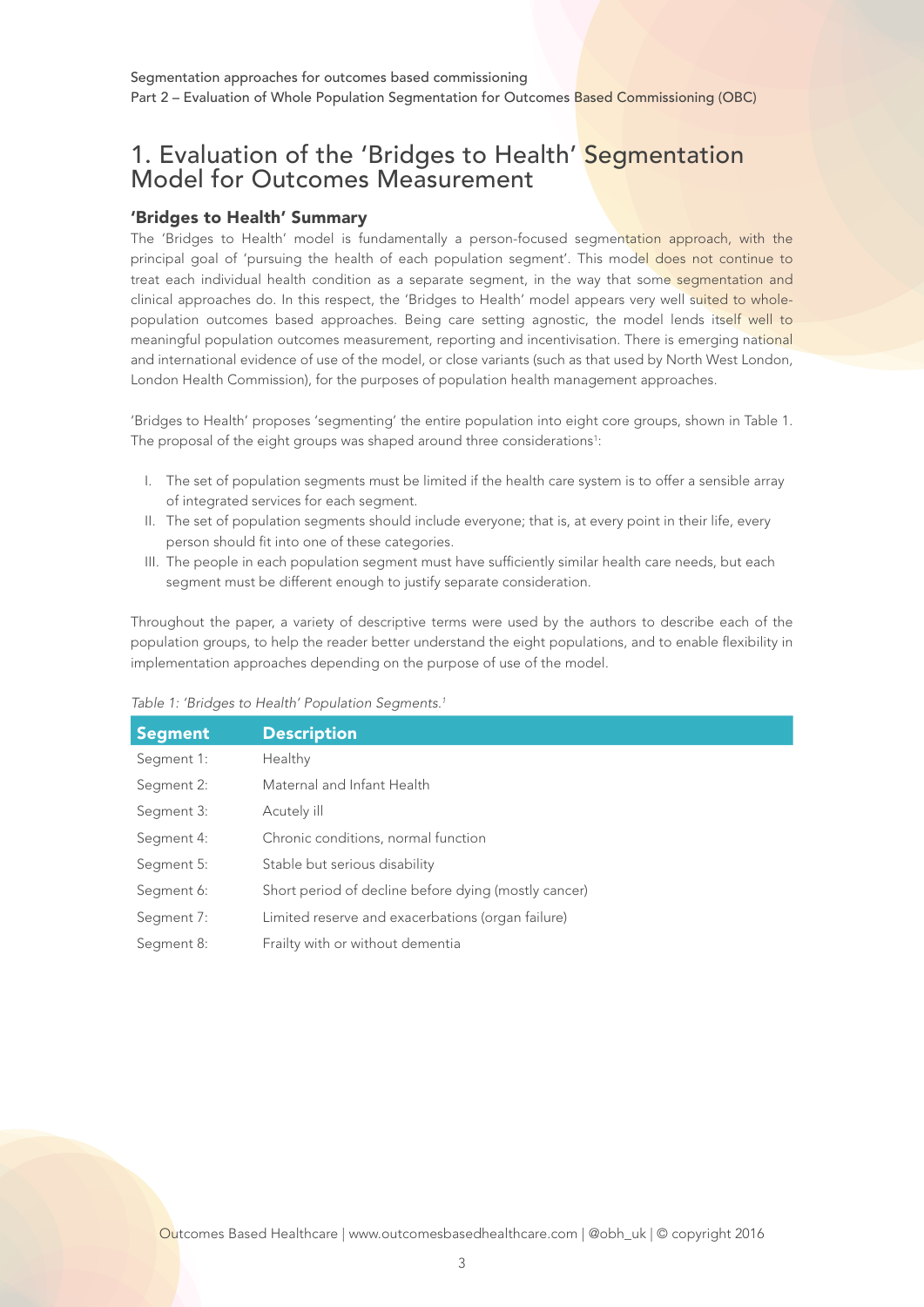#### Evaluation

As outlined by Vuik et al (2016), there are important trade-offs between simplicity and precision, which apply to any segmentation model.<sup>2</sup> The 'Bridges to Health' model strik<mark>es a good balance between the</mark> two, defining segments and movements between segments in a sufficiently simple, and clinically relevant manner. At the same time, it allows for precise definitions of each to be constructed for population-level outcomes based commissioning, and outcomes measurement purposes.

The key dimensions of the 'Bridges to Health' Model have been evaluated below:

Purpose: the model seeks to build a framework that can shape resource planning, care arrangement and service delivery at a 'macro-' level. Thus ensuring that each person's health needs can be met effectively and efficiently.

Method: whole-population model, ensuring that every individual is accounted for and "assigned" to one (or more) segments at any point in time, while allowing for movement between segments. How this movement happens in light of precise segment definitions is discussed below.

Defining Variables: health prospects and priorities. Segments are divided according to four main goals for health – staying healthy, getting well, living with illness or disability, and coping with illness at the end of life – as well as eight distinct health priority concerns. These variables describe segmentation characteristics that are relatively stable over a person's life course. More importantly, from an outcomes based perspective, they allow for the identification of similar health needs between each of the eight core groups. This enables a robust, whole-population outcomes framework to be established, monitored and incentivised.

#### In summary, the 'Bridges to Health' model:

- Remains sufficiently high-level to be usable/helpful for organising and planning clinical care, with sufficiently distinct segments to design care pathways around;
- Contains segments which are homogenous enough for the purpose of outcomes based commissioning, despite challenges in dealing with segment overlaps, and understanding how people flow between segments;
- Is sufficiently detailed to accommodate precise and meaningful outcomes measurement for subpopulations, subject to any data constraints; and
- Provides sufficient guidance to create granular enough views of financial information for specific sub-populations, in order to devise a capitated budget, including payments contingent on outcomes.

While there are a number of useful risk stratification models, incorporating a wide range of defining variables, the target variable is frequently risk of care activity and/or cost. This renders it generally unsuitable for person-centred outcomes measurement, on its own. The 'Bridges to Health' model (or very close variants) appear to be one of the most suitable, and increasingly widely adopted models internationally, for wholepopulation, outcomes based commissioning.3

Segmentation around population characteristics, rather than provider characteristics, can be challenging. Health systems have historically been organised largely around provider characteristics (for example, clinical specialties like cardiology), rather than population characteristics (for example, people living with frailty). This is increasingly unsustainable both financially and in terms of improving people's outcomes. Care systems organised around people (rather than providers), offers potentially the only sustainable long term solution. Getting population segmentation right is key to this.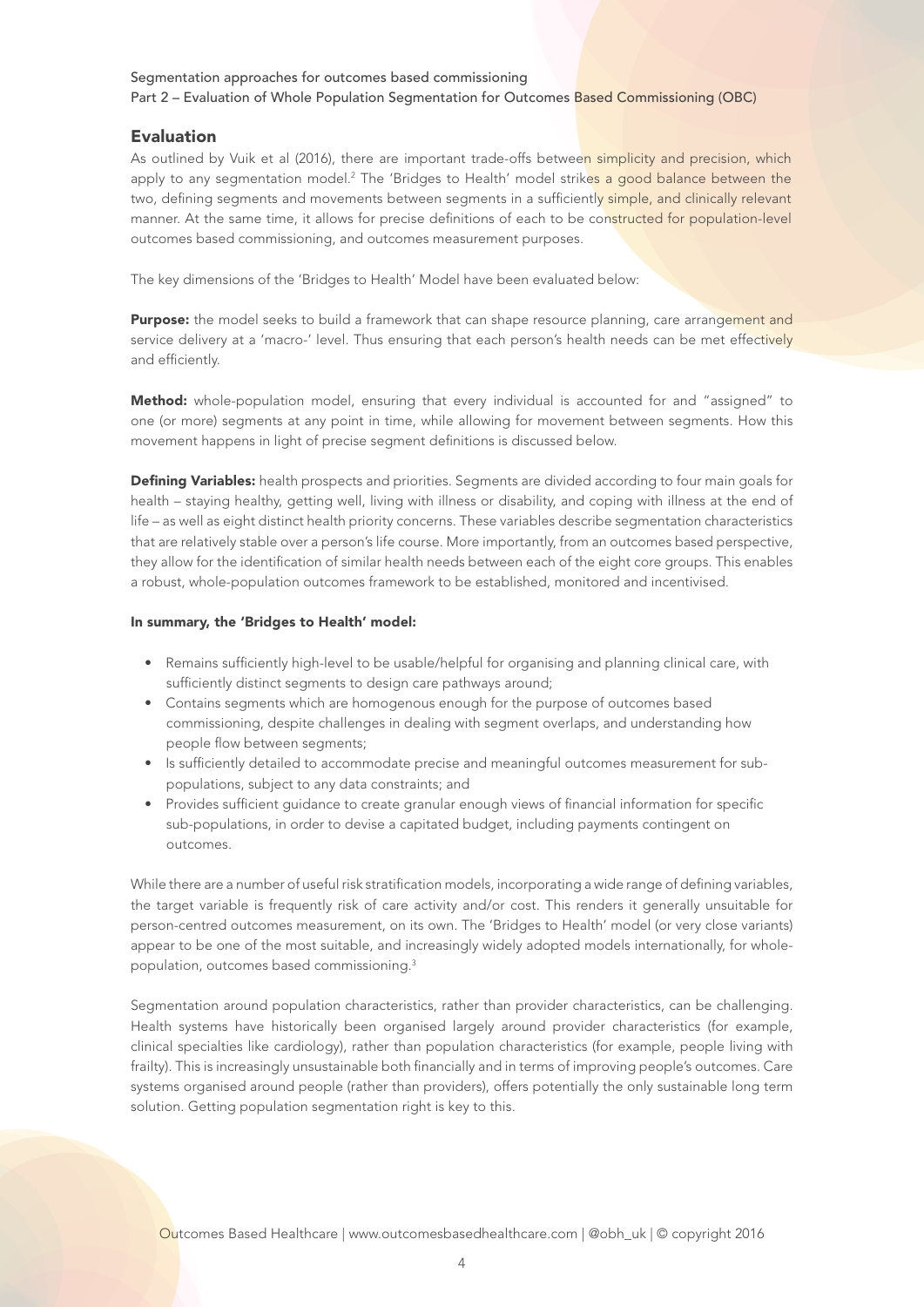## 2. Segmentation Model In Detail

OBH have adapted and extended the 'Bridges to Health' segmentation model, to create a data-driven segmentation model, suitable for outcomes measurement and outcomes based commissioning in the UK.

This section describes OBH's approach to segmentation for outcomes measurement based on the foundations of the 'Bridges to Health' model described earlier.

#### Description of each segment

|   | Healthy                                                    | People in this segment are described simply as 'healthy', though may have acute,<br>but self-limiting problems. The principal care processes involved mainly relate to<br>primary prevention, with the aim of slowing people moving to segments 4 or 5<br>after developing a long term condition or a serious disability. However, over the<br>course of a lifetime, most people will experience one of the end stages of life<br>segments (6, 7 or 8). |
|---|------------------------------------------------------------|---------------------------------------------------------------------------------------------------------------------------------------------------------------------------------------------------------------------------------------------------------------------------------------------------------------------------------------------------------------------------------------------------------------------------------------------------------|
| 2 | Maternity and Child<br>Health                              | Mothers and infants are included in this segment during prenatal, delivery and<br>perinatal care. Children, and young people under the age of 18 years old, are<br>also included in this segment, and may be further segmented into groups of<br>homogeneous needs. This may be best dealt with using a segmentation model<br>specifically designed around children and young people's needs.                                                           |
| 3 | Acute                                                      | People in this segment have an acute illness, and are likely to return to their<br>former level of health. Acute illness is defined as an illness that develops quickly,<br>often severe, and lasts a relatively short period of time (often less than 1 month).<br>People can enter and exit this segment from any other segment. Occurrences of<br>acute episodes are often outcomes themselves for people in other segments.                         |
|   | Long Term Conditions<br>(LTCs)                             | LTCs are chronic illnesses that are rarely resolved, but which can be treated to<br>maintain stability. People with the following LTCs are included in this segment:<br>arthritis, asthma, atrial fibrillation, cerebrovascular disease (stroke/TIA), chronic<br>kidney disease, COPD, coronary heart disease (MI/angina), depression, diabetes,<br>epilepsy, heart failure, hypertension and serious mental illness (SMI).                             |
| 5 | Disability                                                 | This segment includes people with serious disability, including both physical<br>and learning disabilities. Physical disabilities include people with severe visual,<br>sensory or mobility impairment. Learning disabilities include people with<br>Asperger's or autism.                                                                                                                                                                              |
| 6 | Short period of decline<br>and dying (incurable<br>cancer) | People in this segment have a trajectory described as having a reasonably<br>predictable decline in physical health over a period of weeks, months, or, in some<br>cases, years. Almost all people in this segment are expected to die over a period<br>of 12 months, and therefore often receiving care from palliative care services.                                                                                                                 |
|   | Organ Failure                                              | People in this segment have organ system failure, or suffer frequent serious<br>exacerbations of chronic illness. As defined by the Gold Standards Framework,<br>this includes people with neurological conditions (Parkinson's disease, multiple<br>sclerosis, motor neurone disease), or organ failure (heart, lung, liver, kidney), and<br>includes people in their last 12 months of life.                                                          |
| 8 | Frailty and Dementia                                       | People in this segment are typically on a gradual course of decline. This includes<br>those living with frailty and/or dementia, and includes people in their last 12<br>months of life. Frailty is defined using the eFrailty index. <sup>4</sup>                                                                                                                                                                                                      |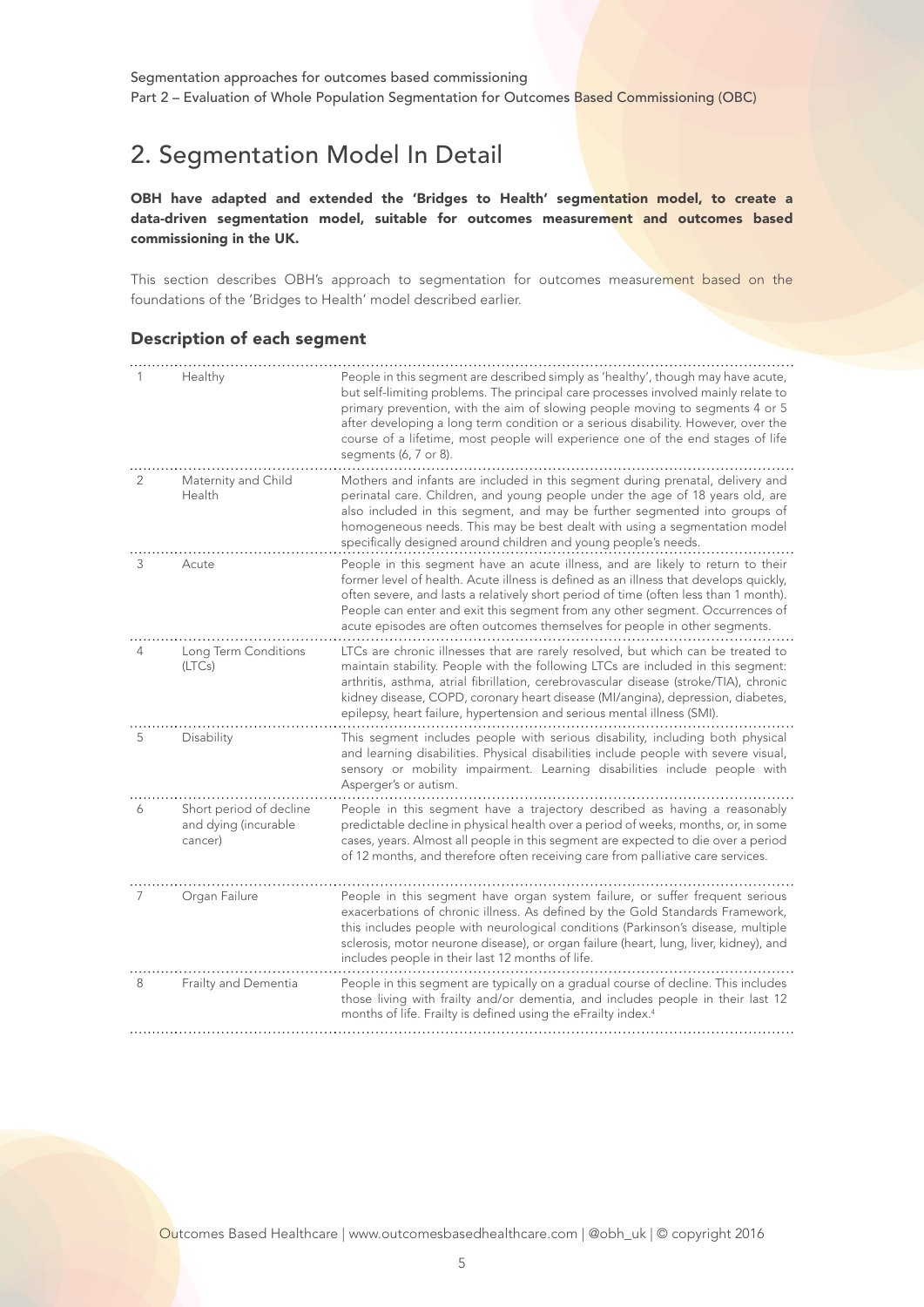

*Figure 1 - OBH Segmentation Model, adapted from 'Bridges to Health' model.1*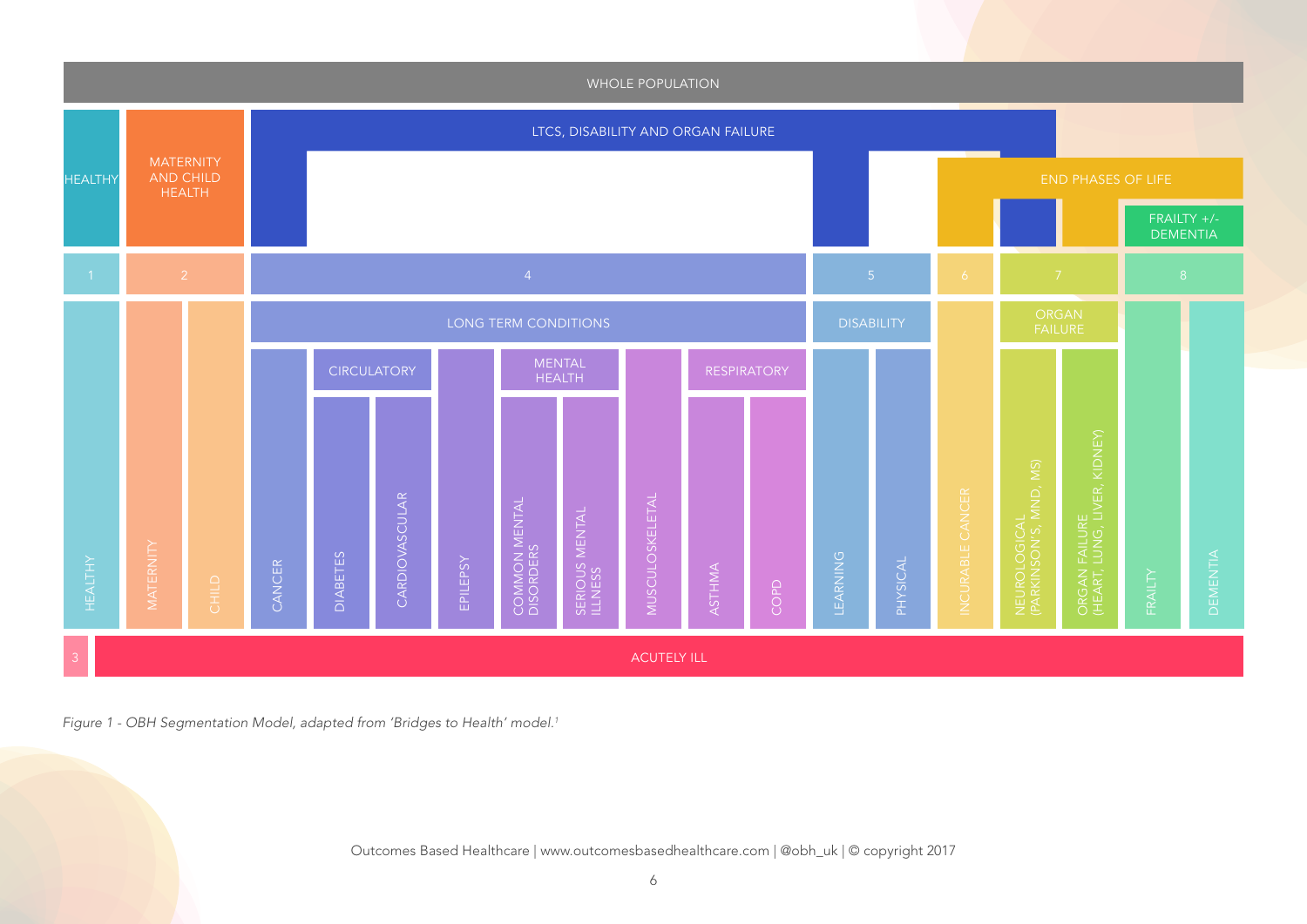Part 2 – Evaluation of Whole Population Segmentation for Outcomes Based Commissioning (OBC)

#### How People Move Between Segments (Inter-Segment Movement)

Though the movement of people from one segment to another does not in itself define the segment, it is helpful in understanding a population's characteristics, and the outcomes which matter to that segment. It may also be helpful from a number of other perspectives; such as care planning, financial and contractual.



*Figure 2: Inter Segment-Movement1*

#### General principles describing how people move between segments:

- a) Overview: in order to fulfil several key segmentation principles, every individual should be captured in one or more core population groups (segments 1, 4, 5, 6, 7, 8) at any one point in time. That is, even if they receive care and services in an acute segment- acute and/or maternity groups (segments 2 and 3), they will still be captured in their core group. From an outcomes perspective, movements in the overall numbers of people within each of these segments will continually occur, as people naturally progress through segments. The guidance below documents how people will generally move between segments, but there is no requirement for any of these movements to occur, from an outcomes measurement perspective. With precise inclusion criteria, outcomes values can be accurately monitored while these movements occur on a continual basis, irrespective of what actually happens in practice.
- b) **Three key 'super-segments':** each of the base segments are most sensibly grouped into one of three broad super-segments:
	- i. People who are currently predominantly 'healthy' (segment 1) (ie. without known illness as yet), or have a reasonable expectation of returning to being healthy after treatment. The overarching outcomes theme/goal here is staying healthy, promoting healthy lifestyles, and avoidance of illness ie. primary prevention.
	- ii. People who are currently living with an established long term condition or serious disability (segments 4 & 5). The principal outcome themes/goals here are more focused on secondary prevention; reducing the impact of already established disease, illness or disability, enabling autonomy, and preventing asymptomatic disease from progressing to symptomatic disease.
	- iii. People who are in one of the main 'end phases of life' (segments 6,  $7$  & 8). The overarching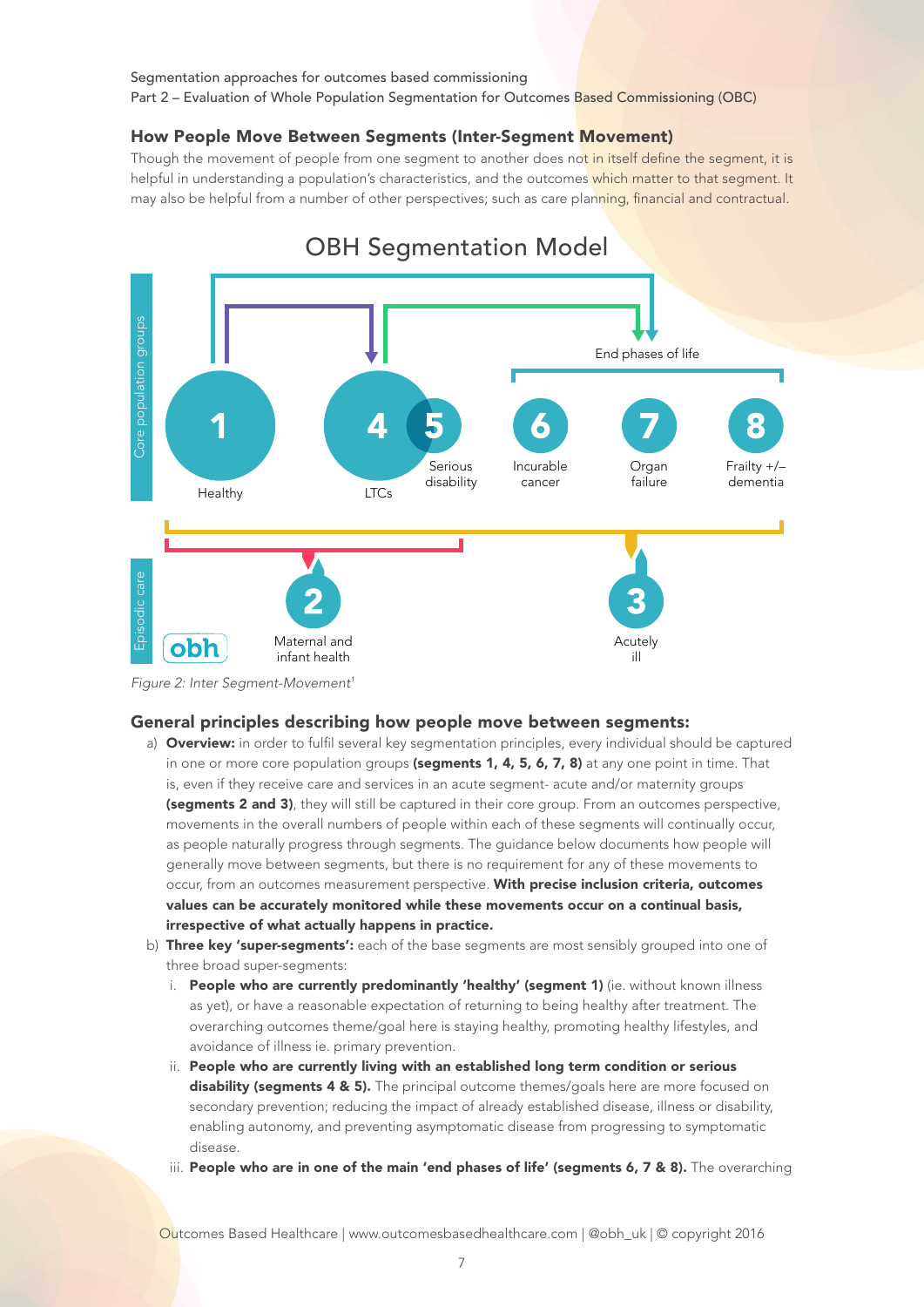Part 2 - Evaluation of Whole Population Segmentation for Outcomes Based Commissioning (OBC)

outcome theme/goals for this group is 'coping with illness at the 'end of life', and having a good death, ensuring that care services across multiple care settings meet the needs and priorities of these individuals.

- c) Access to acute and maternity services: people in each of the base segments may still require access to the services of one of the more transient care-focused segments, acute (segment 3) or maternity (segment 2), which they may at various times enter and leave, as their health needs dictate. Typically, people move from their base segment into an acute or maternity segment, and back to their original base segment. However, this is not always the case.
- d) Transitions over a life course: Individual segments are described in detail below, and while movement within each super-segment may be relatively common, people will generally move to a super-segment with higher acuity over a life course.
- e) Transitions between segments: Although it is possible that someone in a higher acuity supersegment moves to a lower acuity, this is the 'exception rather than the rule'. As 'Bridges to Health' states: *'return from one of the last phase of life trajectories (segments 6,7,8) to other population segments is so unlikely as to justify only an occasional exception to the routine'*. Example: someone's long term condition may completely resolve, meaning that they move from segment 4 to segment 1, but it is far more common that their condition endures and people either remain in that segment for life, or progress to one of the relatively higher acuity segments.
- f) Dealing with overlaps: although people are often captured in just one base segment, some overlaps do occur between segments, where people's characteristics mean they meet the inclusion criteria for more than one segment. This is particularly relevant for those in the three 'end phases of life' segments, who may also have a long term condition and/or disability, as it is important to monitor outcomes relevant to different conditions. Another example would be an older person with frailty, who may have a super-imposed, incurable cancer diagnosis, where again outcomes relevant to frailty, such as falls, may be captured, as well as outcomes related to the last period of life and having a good death. The only segment which does not overlap with another is segment 1 (healthy), as by definition, people in this segment are those that do not fit the inclusion criteria for another segment.
- g) **Dealing with exceptions:** there will naturally be exceptions to the above general principles, but segmentation for outcomes based commissioning requires designing for the rule rather than the exception, thereby allowing more resources to manage any exceptions to the rule.

#### How People Move Within Segments (Intra-Segment Movement)

There are two principal ways in which movement of people within each segment can manifest itself:

- a) Intra-segment variation (each segment will contain people with different levels of severity/ complexity/acuity of their condition/s)
- b) Intra-segment movement (people will move between various levels of severity/complexity/acuity within a segment)

#### Why is this important for outcomes measurement?

Using a whole population approach, whereby all people need to be accounted for in a segment, and at the same time limiting the number of segments in the approach, means that there will always be some variation in the degree of severity in any given segment.

Within each segment people will vary from 'mild' to 'severe'; mild being that the condition(s), and/or their health circumstances, enable a person to go about their life with little disruption or impact to their life and are able to confidently self-manage.

For example, someone with a LTC in segment 4, with a diagnosis such as diabetes or asthma, may have very little disruption to their life in the early stages of the disease, with very little medical intervention and management required. They may even consider themselves to be 'healthy', and pursue otherwise healthy lifestyles. However, unless their condition resolves, even 'healthy' people in this segment will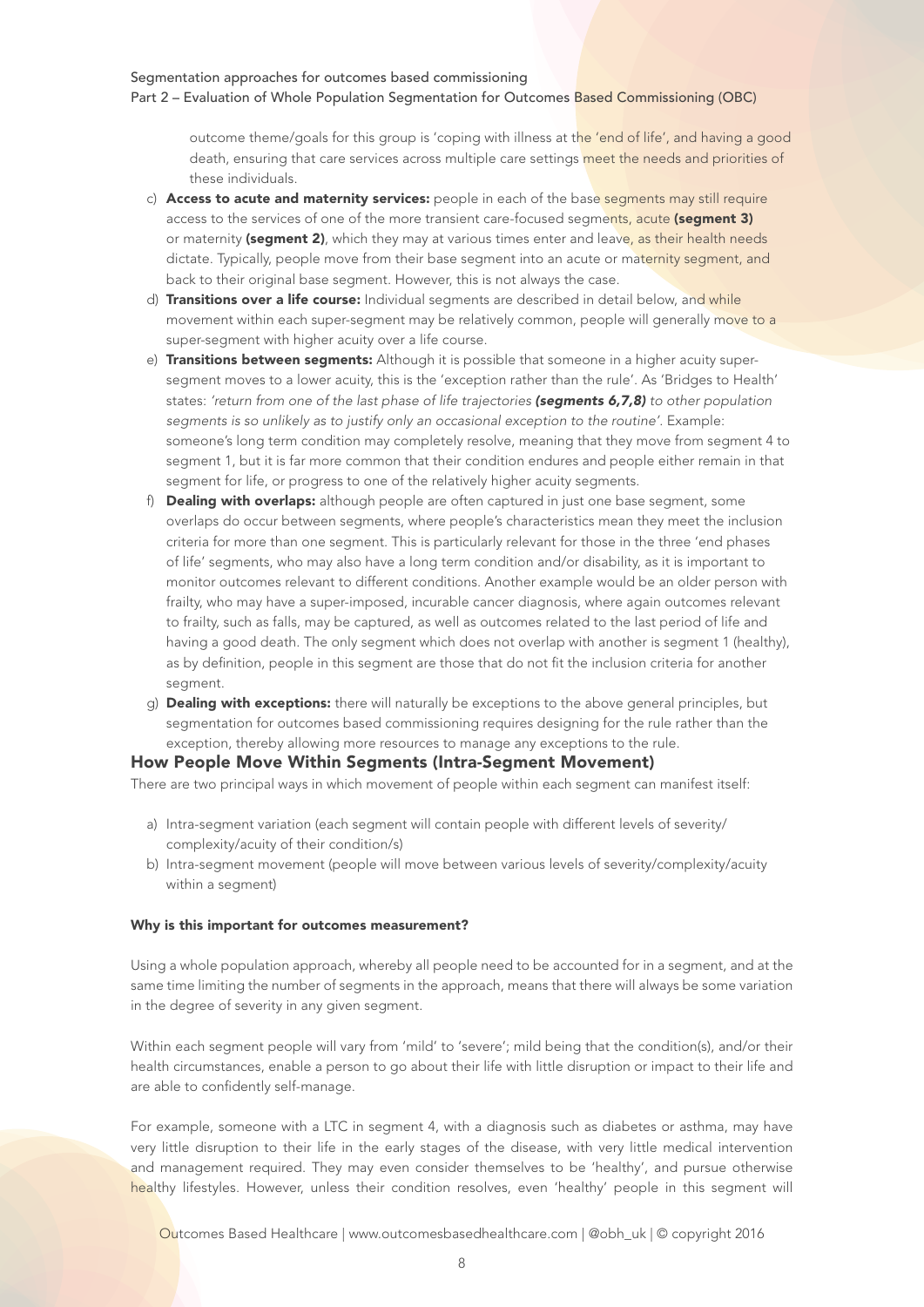need some level of condition monitoring, health/care interventions, and surveillance for complications or progression for life ie. secondary prevention. At the other end of the spectrum, another person with poorly controlled diabetes may have multiple complications already arising, such as poor sight or cardiovascular complications, that disrupt their life to a far greater extent, and which likely require a different treatment/ management approach by health and care. The diagram below conceptually visualises this intra-segment variation.



*Figure 3: Intra-segment variation in different segments*

Naturally, people with a mild form of the condition will tend to have better outcomes (better health, less illness) than those at the more severe end, at a specific point in time. As well as slowing, or halting, any progression to a higher acuity segment, maintaining people at the lower end of the severity spectrum in any segment will generally lead to better outcomes. From a population-based outcomes measurement perspective, year-on-year improvements would be evidenced by a shift towards more people in each segment living with a 'milder' form of a condition, with less impact on their lives – ie. good health, and avoiding illness, as well as fewer people moving to a higher acuity segment.

#### A Whole Population Segmentation Approach for Outcomes Measurement

Given that 'Bridges to Health' is a whole population segmentation model, only a small proportion of outcomes will map perfectly for all people in a given segment. There are three different ways outcomes can be applied to one or more given segments:

- Outcomes that apply to everyone in the segment (ie. one whole segment), or
- Outcomes that apply to a smaller cohort within the segment (ie. a subsegment within a segment), and
- Outcomes that apply to more than one segments (ie. multiple segments).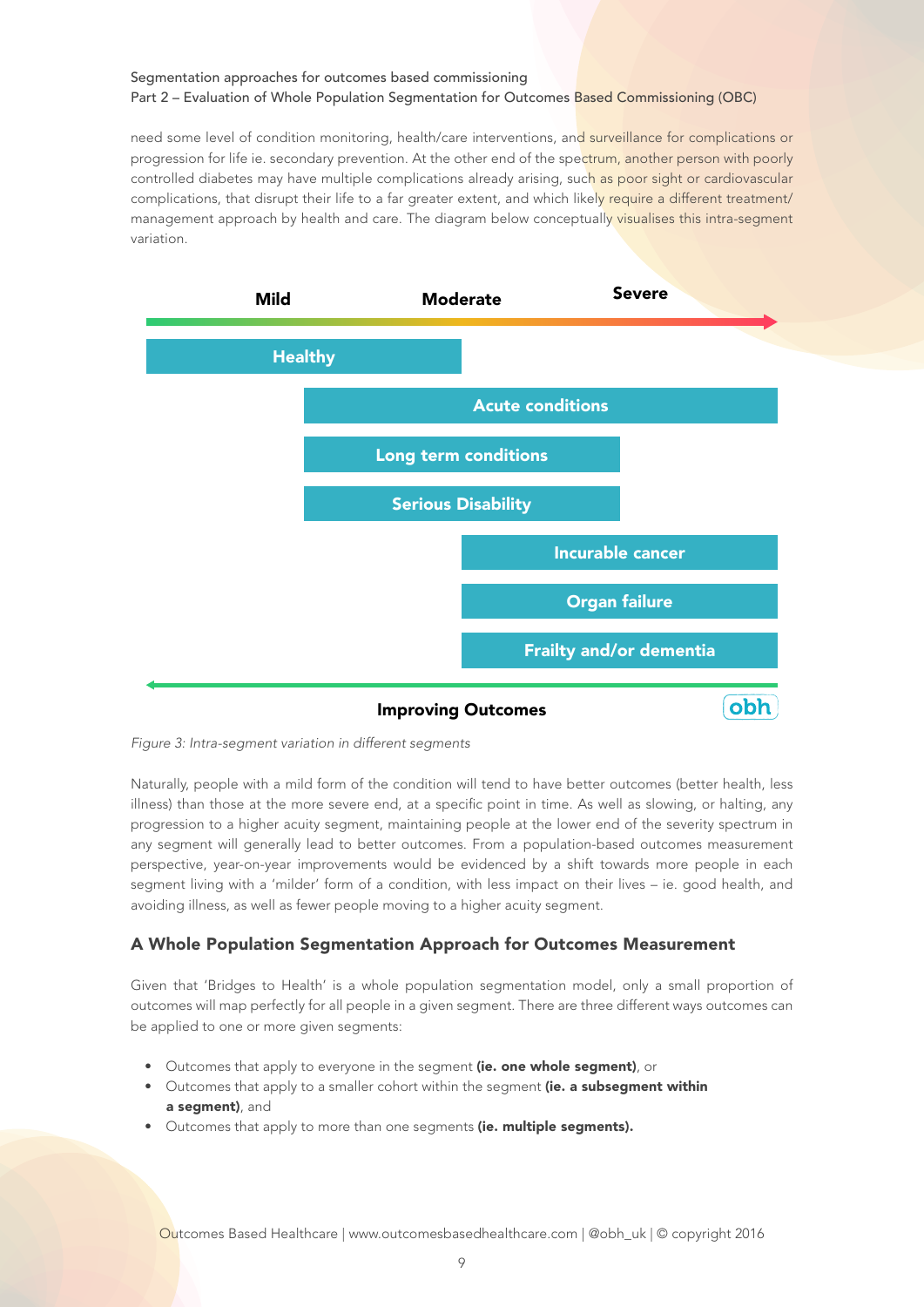There may also be a small number of outcomes which could apply to all segments (ie. whole population outcomes), but even these are unlikely to be equally relevant to everyone, and may not adequately address health inequalities.

In addition, even if the segment criteria are helpful in determining what is important to people within a segment, and overall numbers of people within each segment, the segment criteria themselves will often not form the 'denominator value' of the outcomes for a given segment.

## 3. Segmentation for Outcomes Measurement

With defined technical descriptions, parameters and criteria for a segment, the **outcome values** for any segmented population can be robustly, accurately, and reproducibly measured over time.

The purpose of these outcome values is to:

- understand the baseline and change of the given outcome (compared to previous years),
- establish targets and improvement trajectories (for the future), and
- be able to commission contingent on improvements in that value.

This enables health systems to create a 'population-level' view of whether the care being provided is making a difference to specific groups of people, using outcomes that matter to them.

#### Considerations on segment definitions for outcomes measurement:

- Segment definitions can be locally configured for local priorities and needs, including age, health inequalities, and clinical conditions.
- If no segmentation is applied to CSOMs, all of the outcomes will be measured for all people, but the results would be hard to interpret. Segmentation allows specific outcomes which matter to be measured for specific groups of people.
- What this approach does not necessitate is the ability to identify individual people clinically for direct patient care, or by particular service, care setting, department, or specialty. Segment definitions, in this context, are for population-level outcomes based commissioning. So there is no requirement to 'allocate' people to specific segments, as they will routinely be captured in existing clinical data systems. Clinicians and service providers principally just need to be clear what type of outcomes are being measured, and for broadly what types of people.
- Ultimately, one key purpose of segmentation for outcomes based commissioning is to ensure payment structures support established best clinical practice, rather than conflicting with, or hindering best clinical practice in any way.
- There is a distinction between use of segmentation for population-based outcomes measurement, and segmenting a population in a given electronic health record, or for individual patient care, where stratification is more commonly used rather than just segmentation.
- Not all outcomes apply equally within each segment, so while broad segment definitions are helpful, particularly from a finance perspective, each outcome will have a slightly different focus and technical composition, even within a segment.

#### Segmentation for different types of outcome measures

- **Clinical and Social Outcome Measures (CSOMs)** use existing data from clinical and administrative systems. With defined technical descriptions, which include coding inclusions, exclusions, and calculations for different datasets across all of health and social care, an accurate list of people included (or excluded) from each segment can be derived. The outcome definition and calculation is further applied to those people who meet the population segment definition.
- Person-Centred Outcome Measures (PCOMs) use data collected through surveys. The segment definitions supports understanding 'who' to survey, and how to distribute the survey to the population segment, using data required to identify whether an individual is included or excluded from a segment.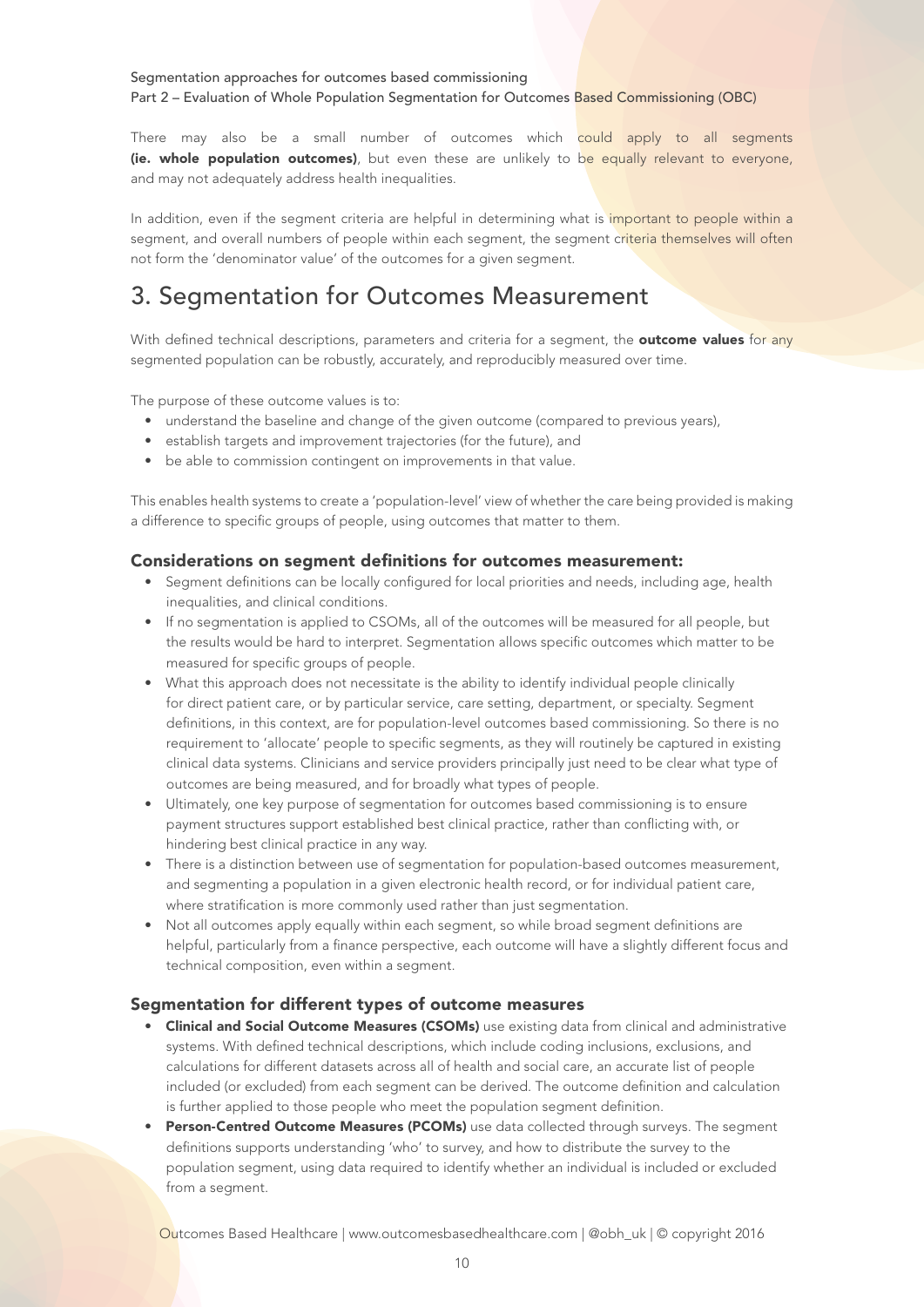

*Figure 4: Types of Outcome Measures*

## 4. Practical Implementation of the Segmentation Model

OBH have developed a data-driven segmentation model, based on the foundations of 'Bridges to Health'.

Segmentation and outcomes measurement for specific groups of people, across whole care pathways, different care settings and different providers, requires a person-centred dataset. This means that data related to health and care activities for the entire population, that is currently largely held separately by each care setting, needs to be joined together. However, not all data collected and stored by clinical record systems needs to be joined. Only the minimum data required to establish the segmentation model and outcomes selected should be processed.

#### Data Use and Governance for Segmentation and Outcome Measurement

For population-level segmentation and outcomes measurement, only anonymous data is required. However, a pseudonymised NHS number is required to join records for the same individual, both within a single dataset, and between multiple datasets. This facilitates a person-centred and complete view of an individual and their care.

To enable processing of any data for segmentation and outcomes measurement, the appropriate information governance requirements and data regulations need to first be satisfied. This is a complex and constantly evolving area. The following are some key considerations and principles that need to be applied in this context:

- In an NHS context, outcomes measurement is a 'secondary use' of data (for indirect patient care).
- Pseudonymised data should be treated as 'personal data' under the EU General Data Protection Regulation.
- The sharing of confidential personal information for the purpose of outcomes measurement must be lawful.
- Any organisations processing data for population-level segmentation and outcome measurement requires a Data Sharing/Processing Agreement with the Data Controller, or to be named as a Data Processor in existing Data Sharing Agreements.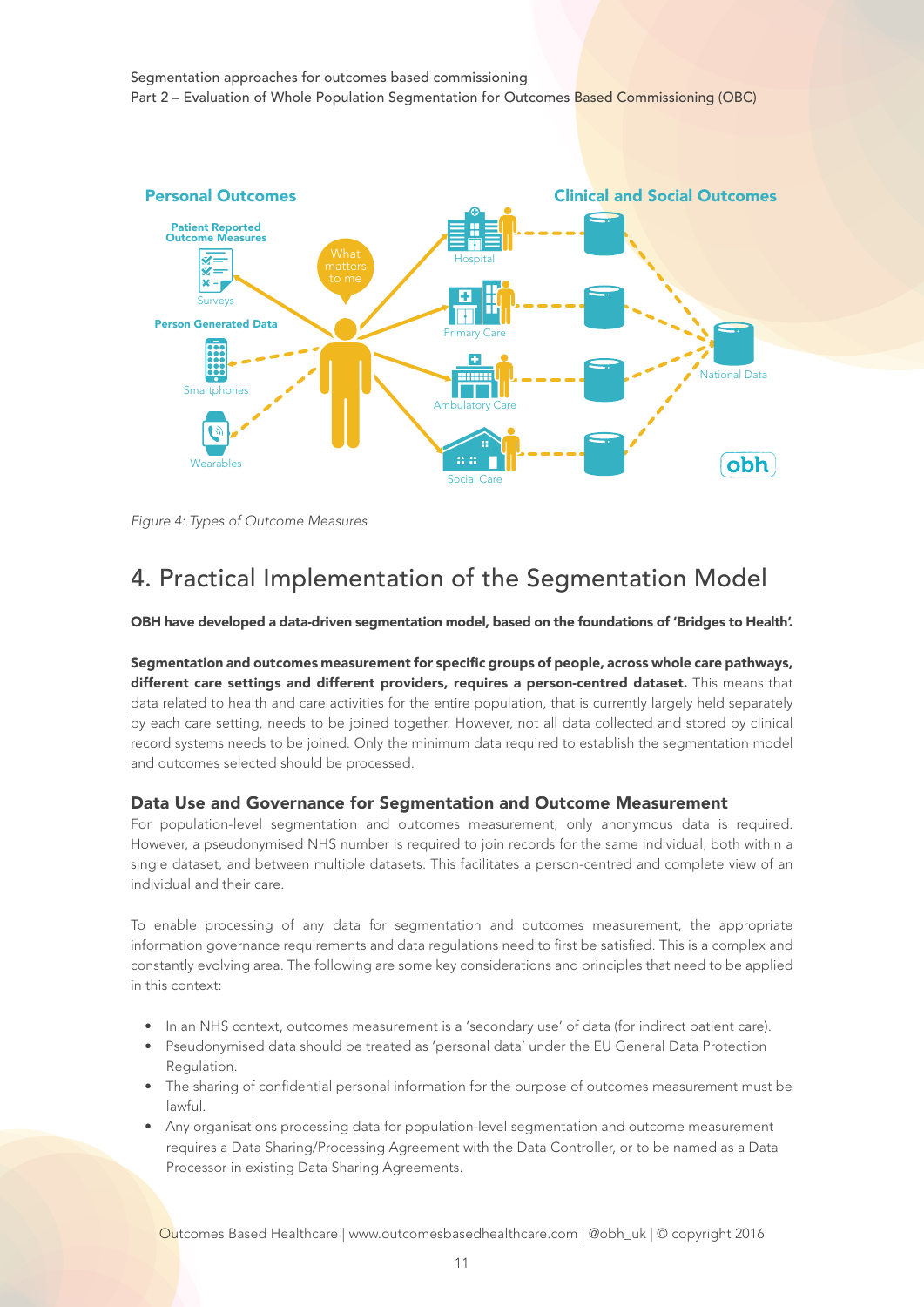Part 2 – Evaluation of Whole Population Segmentation for Outcomes Based Commissioning (OBC)

#### Using the patient-level pseudonymised health and care data

Segments are defined using technical descriptions, and rules based around criteria and parameters, whilst still allowing for local configuration, according to local needs.<sup>5</sup> These c<mark>an be set through a number of</mark> variables, for example: age parameters, clinical scores, diagnoses, procedure codes, deprivation scores, and so-on. In the ideal scenario, pseudonymised patient-level datasets from each care setting are required for these rules to be applied to.

For the purpose of outcome measurement, the following rules are applied to the linked dataset:

#### 1. Cohort Identification: A set of rules is applied to identify all people who meet the criteria of a segment, at any given time.

Rules or ontologies are applied to this data, so that 'cohort' registers are up-to-date. Data to identify a cohort may sit in different care setting specific datasets, and coded using different clinical coding systems. For example, to identify people with physical disability, data from social care and primary care is required; to identify people with mental health conditions, data from primary care and mental health trusts is required. In addition, the definitions of these cohorts if based on clinical codes may vary depending on the dataset.

#### 2. Outcome Measurement: A set of rules defining the outcome of interest is applied to the cohort identified above.

Once the cohort/segment has been identified, a set of rules can be used to identify whether the outcome has or has not occurred for those people. Many adverse outcomes are acute or chronic health complications that require treatment or an intervention from health and care providers. When this is serious, people will most often require treatment in secondary care. Therefore most outcome data is captured in hospital data. Even though, often the health and care providers who can impact that outcome may also include primary, community and other care providers. Typically SUS (Secondary Uses Service) data or HES (Hospital Episode Statistic) data can be used for this secondary care activity. Importantly, this means that any activity happening out-of-area can be captured for people registered at a local GP practice. For example, where an adverse outcome that relates to an acute condition (e.g. a heart attack, or a stroke) presents with a sudden onset and requires emergency acute care services, somewhere away from an individual's local area.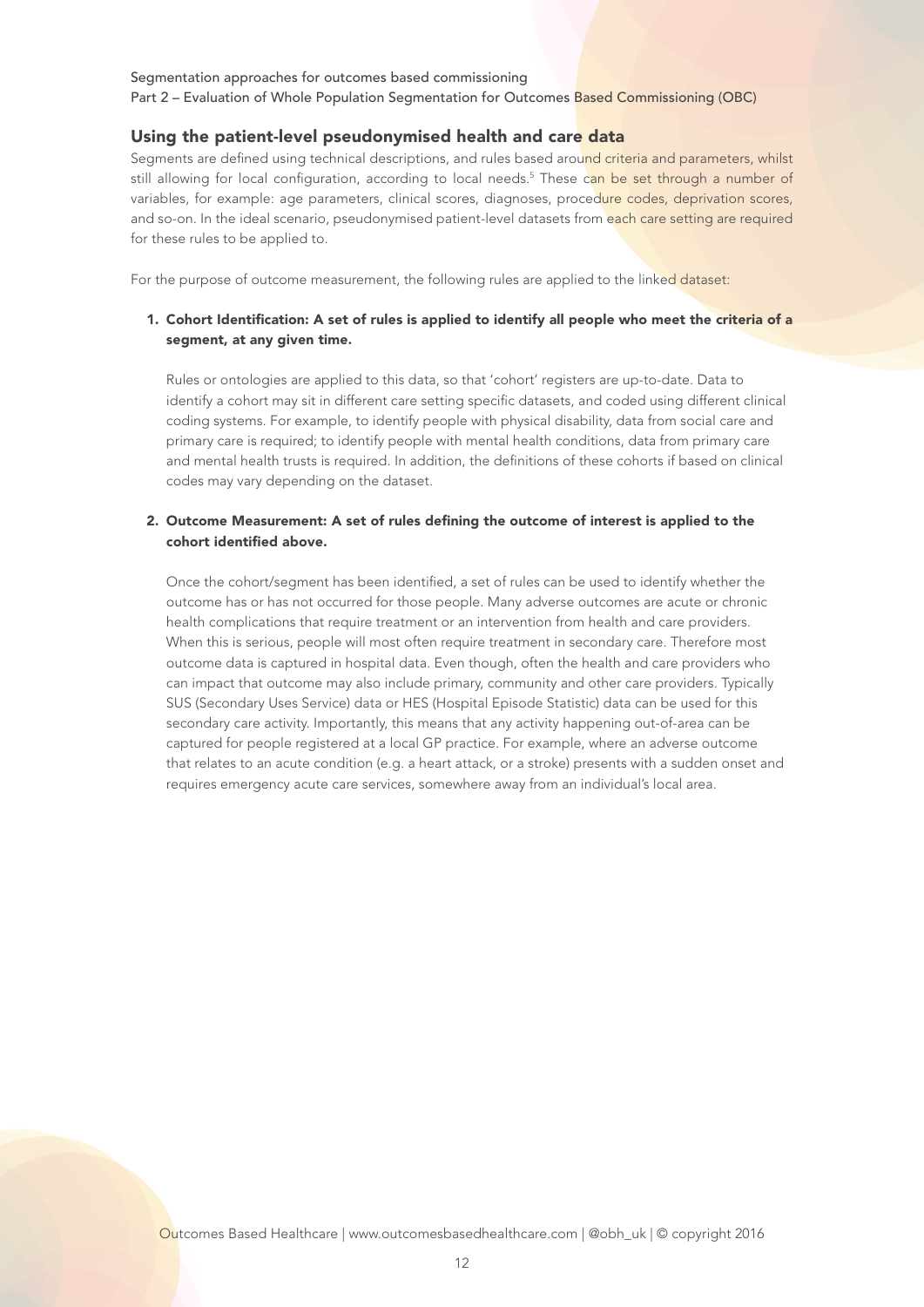Part 2 – Evaluation of Whole Population Segmentation for Outcomes Based Commissioning (OBC)

#### Data maturity stages for outcome measurement

Not all health and care systems are yet set-up to allow for data to be processed under Data Sharing Agreements, that allow the use of pseudonymised data for 'secondary uses' or indirect patient care. As a result, each local area will be at a different stage of data maturity for outcome measurement. However, at all stages of maturity, outcome measurement is possible. For the early stages of maturity, there will be more constraints and limitations to the outcomes available to be measured, and the accuracy of the outcome value, compared with those operating at more mature stages. Although this is not the ideal scenario, this is frequently the initial baseline position in current care systems. The resulting outcome measures will give the most accurate and robust outcome values currently available, and will generally be valid for commissioning purposes, whilst a data maturity process is implemented.

A summary of the maturity stages of health and care systems for outcome measurement is set out below.

#### Maturity stage 1: Single, publicly available, aggregate datasets

For example, QOF (Quality Outcomes Framework), ONS (Office for National Statistics), and other national outcomes frameworks.

- This enables measurement of only those outcomes that are currently processed and available through an alternate data source, and in the public domain.
- There are challenges and issues around poor matching with local commissioning requirements, and an inability to locally configure measures, long time lags to access data, with only annual figures becoming available. Although these often cause significant challenges when agreeing on and monitoring an outcomes-based contract, it is often the starting point for many organisations.
- See section below on 'Use of Publicly Available Aggregated Data' for further details of this

Maturity stage 2: Pseudonymised, patient-level SUS/HES data for all people registered to a group of GP practices. Used alongside other single, publicly available aggregate datasets (e.g. QOF).

- This enables measurement of outcomes where the event being measured is one which presents to secondary care, and is diagnosed and treated in secondary care.
- There will generally be significant undercoding of underlying conditions or co-morbidities in the SUS/HES dataset, which are required for cohort identification. At this stage/level, sharing and processing of primary care data from all local GP practices has not been established for secondary purposes, not all people in specific segment can be identified, depending on the outcome and segment of interest. It is common in this scenario to use population figures from ONS, or segment denominators from QOF.
- The outcomes available to be measured will be constrained to those where the acute event (often captured by the numerator) is coded in secondary care data.

Maturity stage 3: Pseudonymised, patient-level datasets for all health and social care, that can be joined using a unique pseudonym.

- This will enable accurate and valid measurement of outcomes.
- Undercoding of underlying conditions and co-morbidities in the SUS/HES dataset will be significantly reduced through the use of data from primary care, social care, community care and mental health trusts.
- All outcomes are available to be measured to a high degree of accuracy.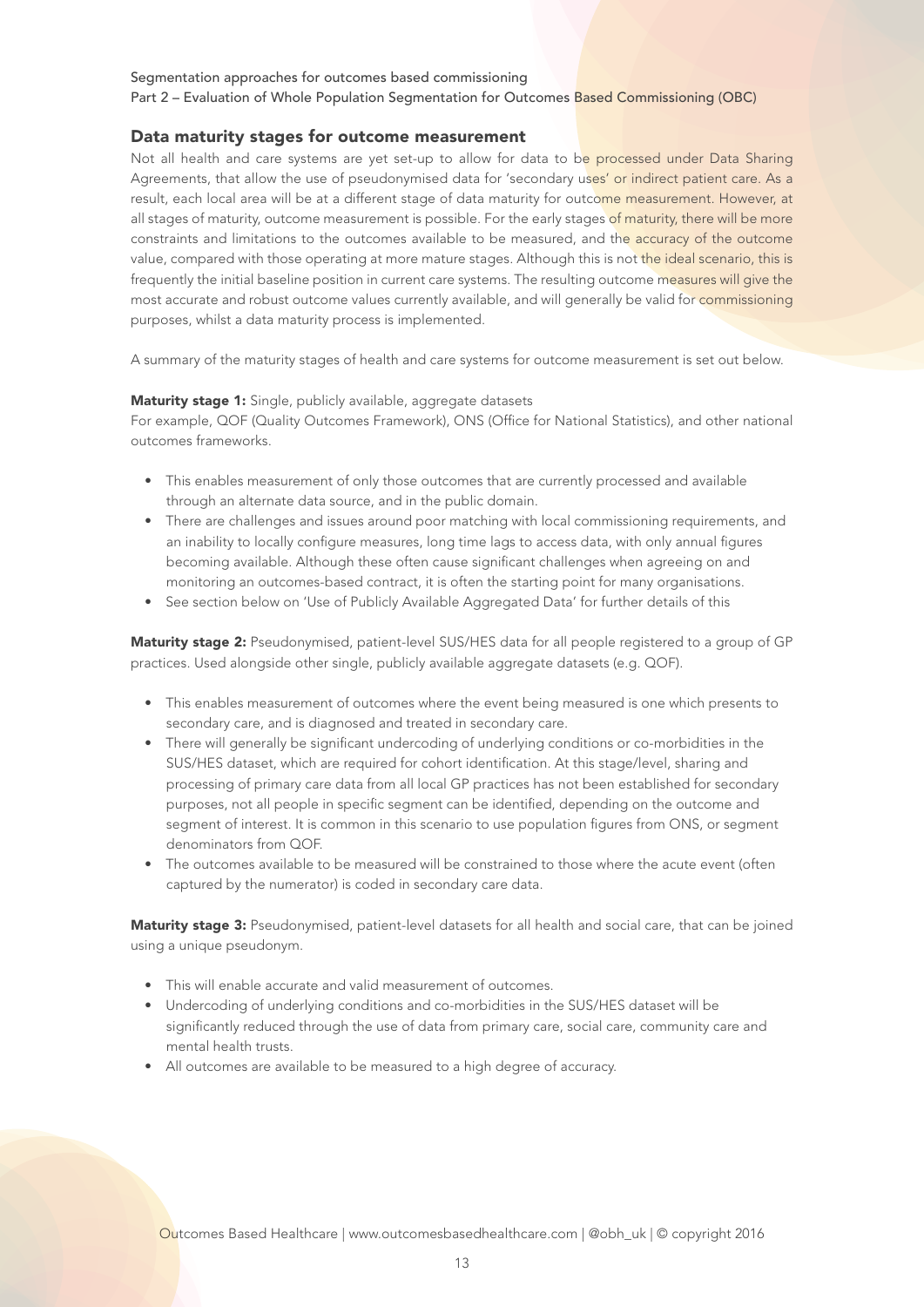#### Use of publicly available, aggregated data

Some examples of these are described below:

Quality Outcomes Framework (QOF): Aggregate information submitted by nearly all GP practices to NHS Digital. Data from QOF extracted from NHS Digital can be used to identify outcome denominator population numbers, as it includes total number of people on disease registers (prevalence), whole population sizes, amongst other indicators. Annual data is provided, released approximately 7 months after the end of the financial year.

Office of National Statistics (ONS): Includes data on resident population numbers, GP registered population estimates and mortality data. Population numbers can be used for outcome denominators.

National Audits: Wide range of clinical audits, several condition-specific with data helpful for benchmarking certain outcomes. Time lag to access data is often prolonged.

National Outcomes Frameworks: NHS Outcomes Framework (NHSOF), CCG Indicator Outcome Specification (CCGIOS), Adult Social Care Outcomes Framework (ASCOF), Public Health Outcomes Framework (PHOF): These frameworks include a number of indicators often using ONS and HES datasets as their sources, where appropriate, amongst others, such as national survey data. Where any of the outcomes framework indicator definitions use a national dataset, such as HES, those indicators can be locally configured and then translated to provide a more accurate, and timely monthly baseline value using locally sourced data.

#### Limitations of publicly available datasets

Although helpful, there are several important limitations to using these aggregated publicly available datasets, for the purpose of outcomes measurement or outcomes based commissioning:

- a) Meeting local commissioning requirements: the data has already been aggregated based on agreed rules, which may not match with local commissioning requirements. For example, GP practices nationally submit data on how many people have a diagnosis of heart failure in people who are 18 years and over, as part of QOF. For local commissioning purposes, if the number required is for people who have heart failure who are 65 years and over, it is not possible to extract a number for a different age band (without access to the underlying source primary care da ta).
- b) Timeliness of data: these data sources often report data with approximately a year (and sometimes considerably longer) time lag. For example, QOF data is collected between April of one year until March the following year. Aggregated annual figures are released in October with a 7-month time lag. Data published by the National Diabetes Audit often has a variable time lag, which can extend to several years, due to data acquisition/collection, processing and validation. Typically, publicly available datasets are subject to such significant delays, that their usefulness for OBC purposes is limited to benchmarking and data validation, rather than as 'contractable' outcomes measures.
- c) Incompleteness of data: for example, the National Diabetes Audit relies on primary care data and HES data; however, it only received data from 57% of all GP practices nationally in 2014/15, which has more recently increased to 95%. Other examples include indicators in frameworks such as ASCOF, where surveys are used that are distributed to only a sample of the population (though could be statistically significant), or where the data extraction only occurs for 3 months of any year, to produce an annual result.
- d) **Accuracy of outcome values:** When limited to single, unlinked and aggregate publicly available data for outcome measurement, each individual outcome measure could be composed of a numerator or denominator definition that uses a different data source, even for outcomes that exist in the same segment.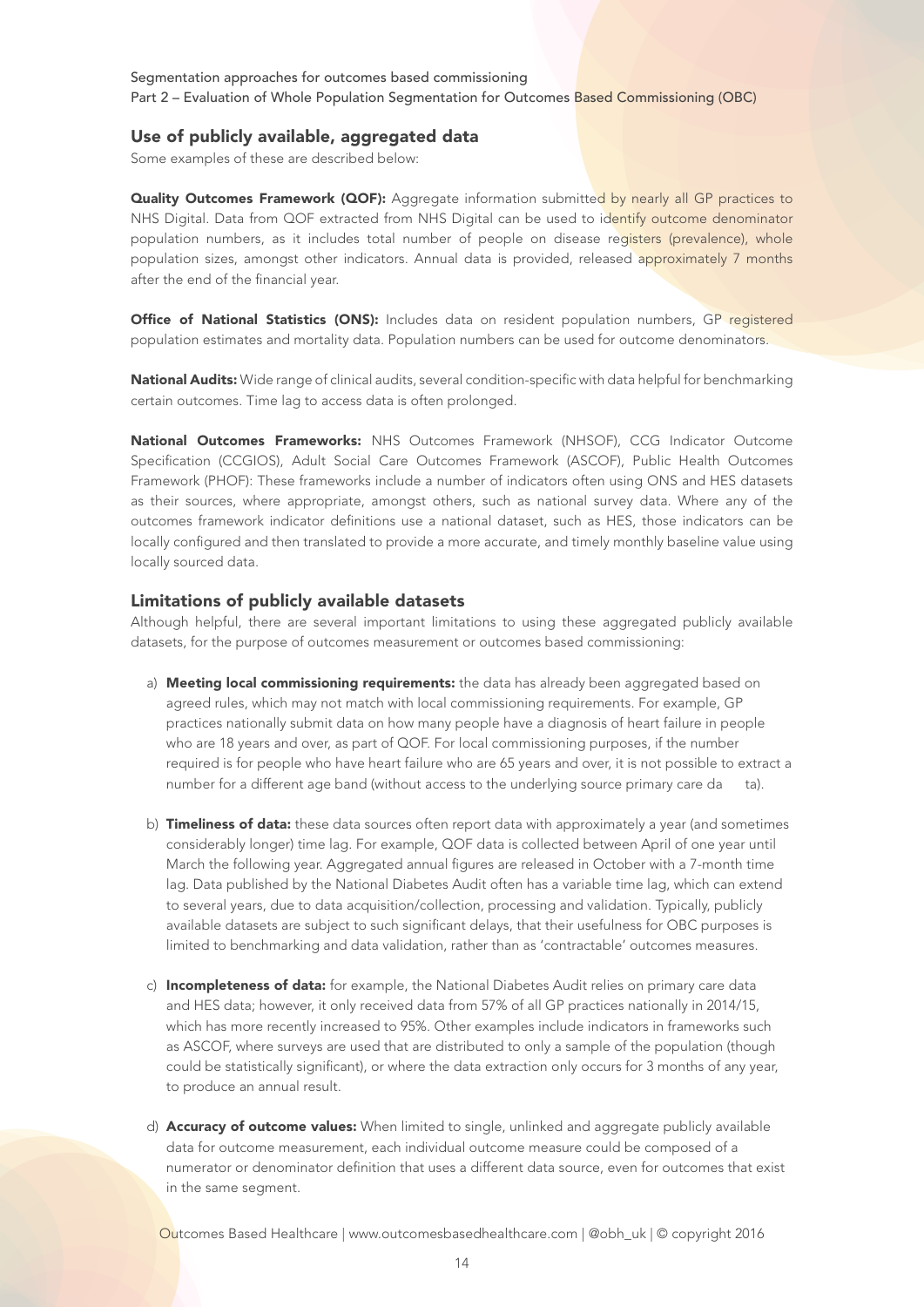## Glossary

There are a number of terms used in this paper – definitions of these are set out below for reference:

| <b>TERM</b>                                           | <b>DEFINITION</b>                                                                                                                                                                                                                                                                                                                                                                                                               |
|-------------------------------------------------------|---------------------------------------------------------------------------------------------------------------------------------------------------------------------------------------------------------------------------------------------------------------------------------------------------------------------------------------------------------------------------------------------------------------------------------|
| <b>ASCOF: Adult Social Care</b><br>Outcomes Framework | Collection of outcomes measures published by the Health and Social Care<br>Information Centre, focusing on people using social care services and their<br>carers                                                                                                                                                                                                                                                                |
| CSOM: Clinical and Social<br>Outcome Measure          | Measure that describes clinically relevant outcomes for an individual,<br>irrespective of care setting. Source data to measure these outcomes are<br>already captured by clinical or administrative systems                                                                                                                                                                                                                     |
| HES: Hospital Episode<br>Statistics data              | Data for official statistics on hospital activity, including inpatient admissions,<br>outpatient appointments, and A&E attendances at NHS hospitals in<br>England. The information that feeds it comes from SUS                                                                                                                                                                                                                 |
| ICD-10 Diagnosis Codes                                | International Classification of Diseases (ICD version 10), is a medical<br>classification list developed by the World Health Organisation and used by<br>clinicians and healthcare providers to classify and code diseases and other<br>health problems recorded on health records. In the UK, this classification list<br>is often used in secondary care                                                                      |
| <b>NHS Digital</b>                                    | NHS Digital is the new name for Health and Social Care Information Centre<br>(HSCIC). It is the national provider of information, data and IT systems for<br>commissioners, analysts and clinicians in health and social care                                                                                                                                                                                                   |
| NHSOF: NHS Outcomes<br>Framework                      | Collection of indicators developed by the Department of Health, that can be<br>measured at Clinical Commissioning Group level, together with additional<br>indicators developed by NICE and the Health and Social Care Information<br>Centre. It is set out to measure outcomes and health inequalities in England                                                                                                              |
| ONS: Office for National<br><b>Statistics</b>         | Independent producer of official statistics in the UK, ONS collects, analyses<br>and disseminates statistics about the economy, society and population                                                                                                                                                                                                                                                                          |
| Outcome                                               | Results of care that matter to people, or things that make a meaningful<br>difference to people's lives. Usually measured from a person-perspective-ie.<br>Across a complete care cycles, often spanning multiple different providers<br>of care                                                                                                                                                                                |
| Outcomes Based<br>Commissioning                       | Approach to healthcare commissioning based on outcomes, where<br>providers are incentivised to improve whole pathway outcomes for people,                                                                                                                                                                                                                                                                                       |
| Outcomes Framework                                    | spanning multiple care settings<br>Full outcome set covering a whole population that is segmented according<br>to local configurations                                                                                                                                                                                                                                                                                          |
| Outcome Measure                                       | Description of the method used to derive a meaningful numerical value for<br>an outcome. This usually means a numerator and denominator definition<br>that can be applied to data, and the data source to be used (including a<br>survey/PROM tool for personal outcomes)                                                                                                                                                       |
| PCOM: Person-Centred<br>Outcome Measure               | Measure that describes the holistic health status of an individual, irrespective<br>of care setting- sometimes more simply referred to as a 'personal<br>outcome'. It uses an individual's voice to describe an impact eg. "I feel<br>in confident in managing my health". Data to measured these outcomes<br>are typically currently captured using validated surveys, or Patient Reported<br>Outcome Measurement (PROM) tools |
| PID: Personal Identifiable<br>Data                    | Any information that can identify a person. It can be one piece of data i.e.<br>person's name, or a collection of data i.e. postcode and date of birth                                                                                                                                                                                                                                                                          |
| Primary Care Records                                  | Collection of information recorded by general practitioners about patients,<br>including health status, activity in primary care, prescriptions, and more                                                                                                                                                                                                                                                                       |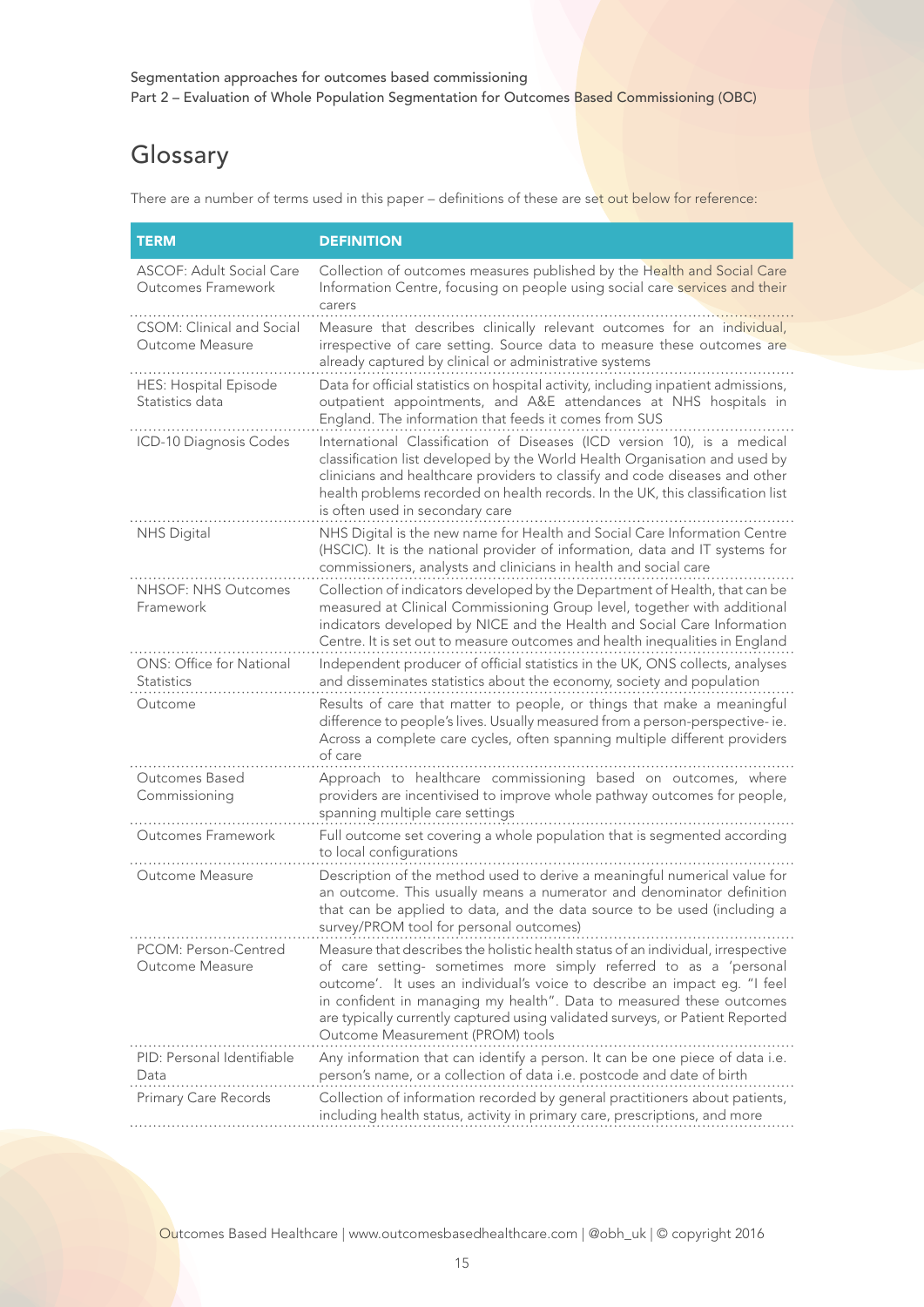| Pseudonymisation                               | Method by which personal identifiable data within a data record (e.g.<br>NHS number) are replaced by artificial identifiers, or pseudonyms. If<br>pseudonymisation is undertaken on the same PID it can be used for linking<br>datasets                                         |
|------------------------------------------------|---------------------------------------------------------------------------------------------------------------------------------------------------------------------------------------------------------------------------------------------------------------------------------|
| PHOF: Public Health<br>Outcomes Framework      | Framework that sets out the vision for public health, desired outcomes,<br>and a collection of indicators aimed at measuring how well public health is<br>being improved and protected                                                                                          |
| QOF: Quality and<br>Outcomes Framework         | Annual reward and incentive programme detailing GP practice achievement<br>results. Quality indicators are reviewed annually. The framework awards<br>practices for improving management of certain chronic diseases, major<br>public health concerns and preventative measures |
| Read Codes                                     | Dictionary of clinical codes used in the NHS since 1985. There are two<br>versions - Read V2 and CTV3 - providing a standard vocabulary by which<br>clinicians can record patient findings and procedures in primary care<br>datasets                                           |
| <b>SUS: Secondary Uses</b><br>Service data     | Patient-level information, populated from data input by users in hospital<br>trusts, using Patient Administration Systems (PAS). It includes hospital<br>activity including inpatient admissions, outpatient appointments and A&E<br>attendances                                |
| SNOMED: Systemised<br>Nomenclature of Medicine | Multilingual healthcare terminology that is computer processable.<br>Provides codes, terms, synonyms and definitions used in clinical<br>documentation and reporting                                                                                                            |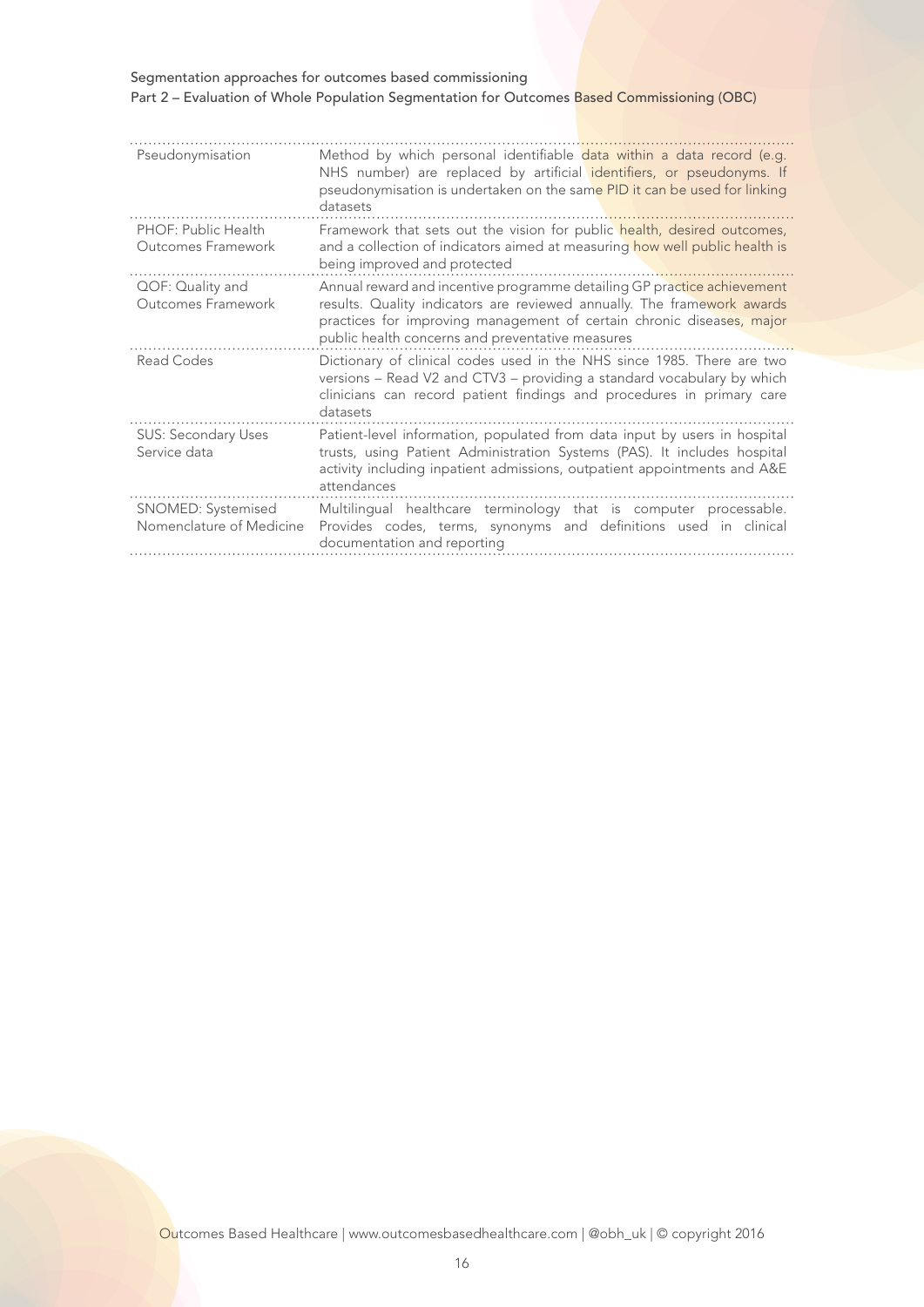## Appendix 1: Outcome Themes for Adult Segmentation Model\*

| <b>SEGMENT</b> | <b>TIER 1 OUTCOMES</b>                                                                                                                                                                                                                                                                                            | <b>TIER 2 OUTCOMES</b>                                                                                                                                                                                                                                                                                                                                                                                                     | <b>TIER 3 OUTCOMES</b>                                                                                                                                                                                                                                                                                                                     |
|----------------|-------------------------------------------------------------------------------------------------------------------------------------------------------------------------------------------------------------------------------------------------------------------------------------------------------------------|----------------------------------------------------------------------------------------------------------------------------------------------------------------------------------------------------------------------------------------------------------------------------------------------------------------------------------------------------------------------------------------------------------------------------|--------------------------------------------------------------------------------------------------------------------------------------------------------------------------------------------------------------------------------------------------------------------------------------------------------------------------------------------|
| 1              | • Reduce premature mortality<br>• Staying well, quality of life                                                                                                                                                                                                                                                   | • Reduce acute conditions, and • Remain well over time, ie.<br>frequency                                                                                                                                                                                                                                                                                                                                                   | reducing<br>$LTCs$ ,<br>disability,<br>cancers (primary prevention<br>focused<br>such as nutrition,<br>exercise)<br>• Maintaining meaningful activity                                                                                                                                                                                      |
| 2              | • Reduce perinatal mortality<br>• Increase proportion of healthy<br>babies<br>• Reduce impact of pregnancy                                                                                                                                                                                                        | • Reduce<br>complications<br>pregnancy and labour<br>• Reduce<br>post-partum<br>depression                                                                                                                                                                                                                                                                                                                                 | of • Reduce long term post-partum<br>complications (eg. urinary<br>incontinence, fistula)                                                                                                                                                                                                                                                  |
|                | on day-to-day life                                                                                                                                                                                                                                                                                                | · Improve outcomes related to<br>overall experience of maternity<br>care                                                                                                                                                                                                                                                                                                                                                   |                                                                                                                                                                                                                                                                                                                                            |
| 3              | • Reduce acute mortality<br>• Reduce impact<br>ot<br>acute<br>condition on day-to-day life<br>· Reduce symptoms related to<br>acute conditions                                                                                                                                                                    | • Reduce time to return to • Reduce long term<br>baseline state, recovery<br>• Reduce complications/adverse<br>effects of acute condition or • Reduce long term<br>treatment<br>• Reduce recurrences of the<br>acute condition/event<br>· Improved outcomes related<br>to overall experience of care/<br>treatment process                                                                                                 | complications of acute<br>conditions<br>complications of treatment for<br>acute conditions                                                                                                                                                                                                                                                 |
| 4              | • Reduce premature mortality<br>• Improve quality of life<br>$\bullet$ Remain<br>stable<br>asymptomatic<br>• Reduce the impact of the<br>condition(s) on day-to-day life<br>• Improve ability to self-manage<br>and control over daily life                                                                       | • Reduce acute on chronic • Reduce long term complications<br>exacerbations<br>and/or $\bullet$ Reduce time to recovery when<br>acutely unwell<br>• Reduce<br>complications<br>with treatment/<br>associated<br>therapies<br>· Improved outcomes related<br>to overall experience of care/<br>treatment process (eg. care<br>coordination, timely access to<br>care service, seeing the right<br>person at the right time) | (ie. the 'purpose' of secondary<br>prevention)<br>• Reduce underlying progression<br>of the disease (ie. with or<br>without complications)<br>· Increase age of onset of<br>complications                                                                                                                                                  |
| 5              | • Reduce premature mortality<br>• Improve quality of life<br>$\bullet$ Remain<br>stable<br>and/or<br>asymptomatic<br>· Reduce the impact of the<br>condition(s) on day-to-day life<br>• Improve ability to self-manage<br>and control over daily life<br>• Improve personal dignity,<br>independence and autonomy | • Reduce acute conditions<br>• Improve time to recovery when<br>acutely unwell<br>complications<br>• Reduce<br>associated with treatment/<br>therapies<br>· Improve outcomes related to<br>overall experience of care/<br>treatment process (eg. care<br>coordination, timely access to<br>care service, seeing the right<br>person at the right time)                                                                     | • Reduce disease progression (if<br>applicable)<br>• Reduce<br>long<br>term<br>complications (the<br>purpose<br>of secondary prevention), if<br>applicable<br>• Increase age of onset of<br>complications<br>· Increase people involved in<br>meaningful<br>activity<br>(work,<br>education<br>• Increase people living in safe<br>housing |
| 6              | • Improve quality of life<br>• Improve feeling of control and<br>being listened to<br>· Improve pain and symptom<br>management<br>• Increase time spent at home/<br>place of residence                                                                                                                            | • Improve outcomes related to<br>overall experience of care/<br>treatment process (eg. care<br>coordination, timely access to<br>care service, seeing the right<br>person at the right time)                                                                                                                                                                                                                               | · Have a 'good' death ie.<br>preferred place, pain, own<br>views respected<br>· Reduce disease progression/<br>rate of deterioration                                                                                                                                                                                                       |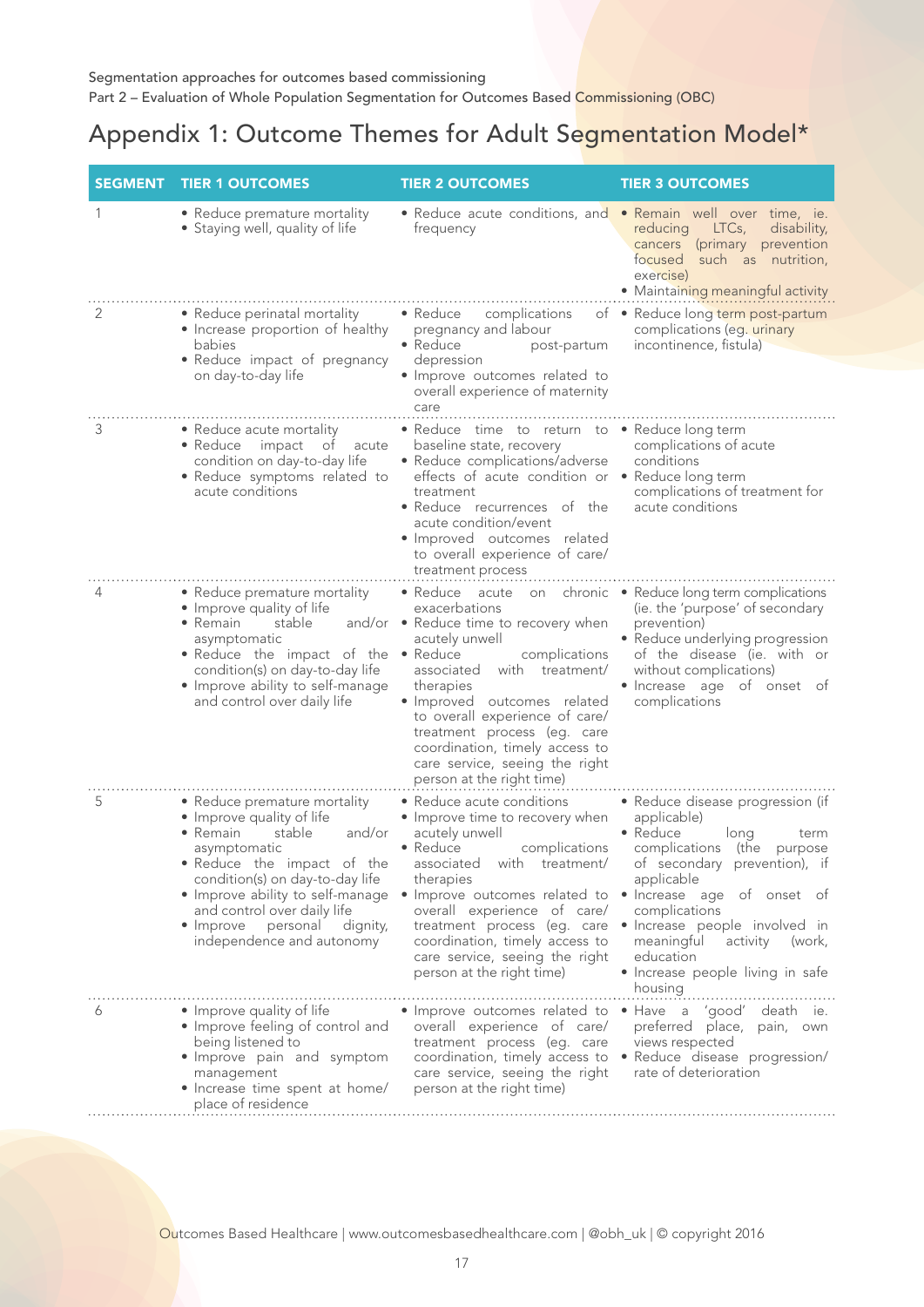#### Part 2 – Evaluation of Whole Population Segmentation for Outcomes Based Commissioning (OBC)

|   | • Improve quality of life<br>· Increase time spent at home/<br>place of residence                                                   | • Reduce exacerbations • Increase age of onset<br>· Improved outcomes related<br>to overall experience of care/<br>treatment process (eg care<br>coordination, timely access to rate of deterioration<br>care service, seeing the right<br>person at the right time) | (frequency and severity) vertical vertical vertical vertical vertical vertical vertical vertical vertical vertical vertical vertical vertical vertical vertical vertical vertical vertical vertical vertical vertical vertical<br>preferred place, pain, own<br>views respected<br>• Reduce disease progression/ |
|---|-------------------------------------------------------------------------------------------------------------------------------------|----------------------------------------------------------------------------------------------------------------------------------------------------------------------------------------------------------------------------------------------------------------------|------------------------------------------------------------------------------------------------------------------------------------------------------------------------------------------------------------------------------------------------------------------------------------------------------------------|
| 8 | • Improve quality of life<br>• Reduce social isolation, fear<br>and anxiety<br>• Increase time spent at home/<br>place of residence | • Improve outcomes related to • Have a 'good' death ie.<br>overall experience of care/<br>treatment process (eq care<br>care service, seeing the right rate of deterioration<br>person at the right time)                                                            | preferred place, pain, own<br>views respected<br>coordination, timely access to • Reduce disease progression/                                                                                                                                                                                                    |

\*Tier structures refer to Michael Porter's Outcomes Hierarchy.6